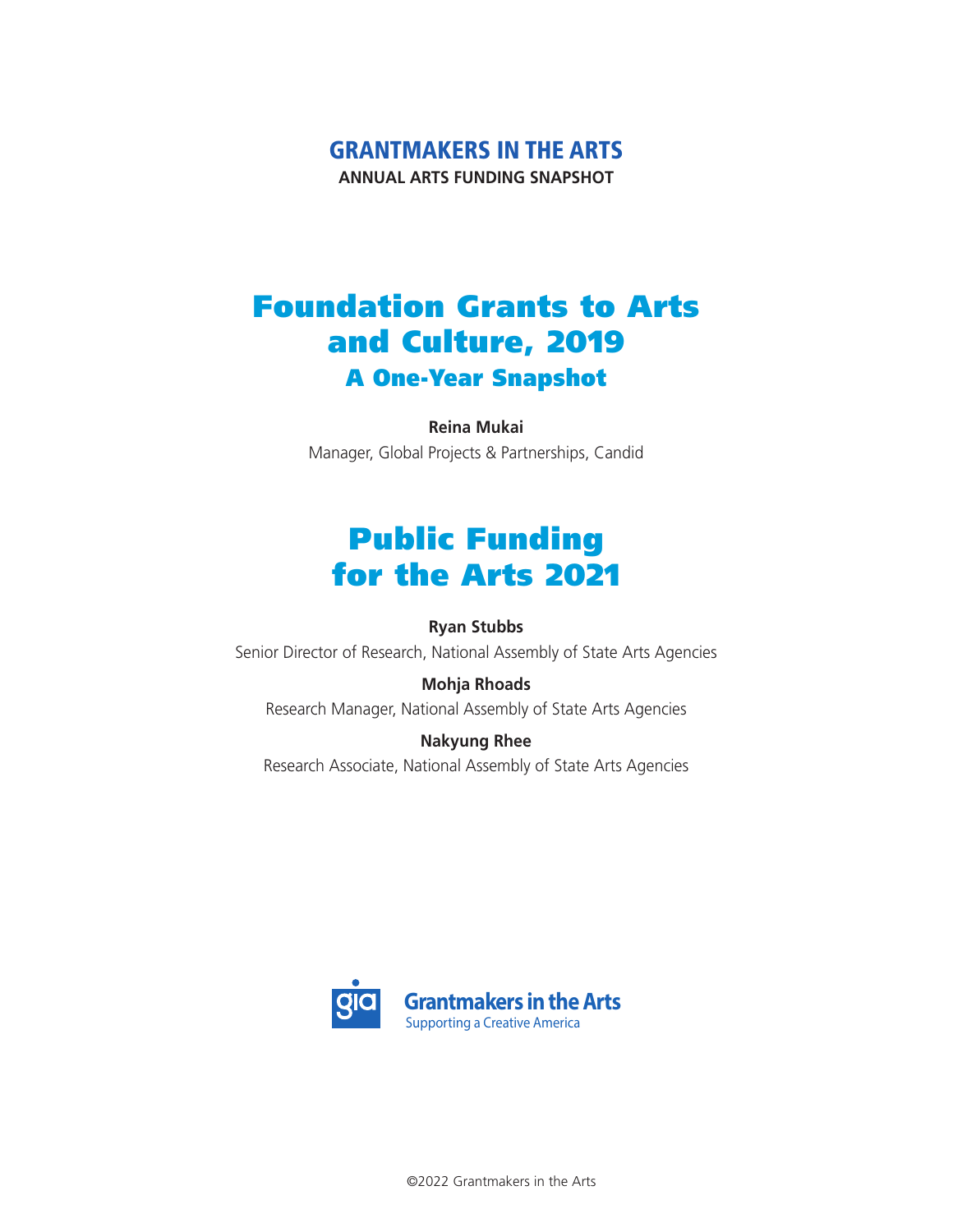# **Foundation Grants to Arts and Culture, 2019**

**A One-Year Snapshot**

#### *Reina Mukai*

In 2019, giving by all active US private and community foundations rose approximately 10%.<sup>1</sup> Among the largest US independent, corporate, community, and grantmaking operating foundations included in Candid's 2019 Foundation 1000 data set, overall giving was up 7% among a matched set of funders, however, arts and culture funding was down 10%. Nevertheless, arts and culture remained among top foundation funding priorities.

### **Highlights**

Candid offers these key findings from GIA's twentieth snapshot of foundation giving to arts and culture. The definition of arts and culture used for this snapshot is based on Candid's Philanthropy Classification System and encompasses funding for the performing arts, museums, visual arts, multidisciplinary arts, humanities, historical activities, arts services, folk arts, public arts, and cultural awareness. The findings in this snapshot are based on analysis of two closely related data sets. The analysis of the distribution of 2019 arts and culture giving uses the latest Foundation 1000 dataset, $2$ while the analysis of changes in foundation giving for the arts between 2018 and 2019 use a matched set of foundations that are consistent between the Foundation 1000 for each of those two years.<sup>3</sup>

#### Arts funding as a share of total dollars was down in 2019.

Among the 1,000 largest foundations included in Candid's grants sample for 2019, arts giving totaled \$2.5 billion, or 7% of overall grant dollars. Compared to the previous year, share of dollars was down and share of number of grants remained basically unchanged.

#### Foundation funding for arts and culture was down in 2019.

Among a matched set of leading funders, arts funding declined 10% between 2018 and 2019 compared to a 7% increase in overall giving by these foundations.

#### The size of the median arts grant was up.

The median arts and culture grant size — \$30,000 — increased from \$28,150. This was below the

\$40,000 median amount for all foundation grants in the latest year.

#### Large grants account for more than half of arts grant dollars.

Large arts grants of \$500,000 and more captured 63% of total grant dollars for the arts in 2019, down from 65% in 2018.

#### Relative to overall giving, a larger share of arts grant dollars was for general operating support.

In 2019, general operating support accounted for 24% of arts and culture grant dollars. The share is higher than the 20% share awarded for general operating support for overall giving.

#### Top arts funders accounted for a smaller share of overall giving than in 2018.

The top twenty-five arts funders by giving amount provided 38% of total foundation arts dollars in 2019, down from the 42% share reported in 2018. The share of arts giving accounted for by the top funders has remained relatively consistent for the past decade.

Please note: It is important to keep in mind that the foundation grantmaking examined here represents only one source of arts financing. It does not examine arts support from earned income, governments, individual donors, or the business community. This analysis also looks only at foundation arts support for nonprofit organizations, and not for individual artists, commercial arts enterprises, or informal and unincorporated activities.

#### Specific Findings Overall foundation dollars for the arts.

The foundations included in Candid's 2019 Foundation 1000 data set awarded 15,984 arts and culture grants totaling \$2.5 billion, or 7% of overall grant dollars (figure 1). Compared to the previous year, the share for arts dollars was down (7% versus 9%), while the share of number of grants remained basically unchanged. Among a matched subset of 705 funders, grant dollars for the arts was down 10% between 2018 and 2019, compared to a 7% increase in grant dollars overall. Among the topranked subject areas by grant dollars, education, international relations, and human rights reported the fastest increases in dollars (figure 2).

#### The impact of exceptionally large grants.

Every year and in all funding areas, a few very large grants can skew overall totals, creating distortions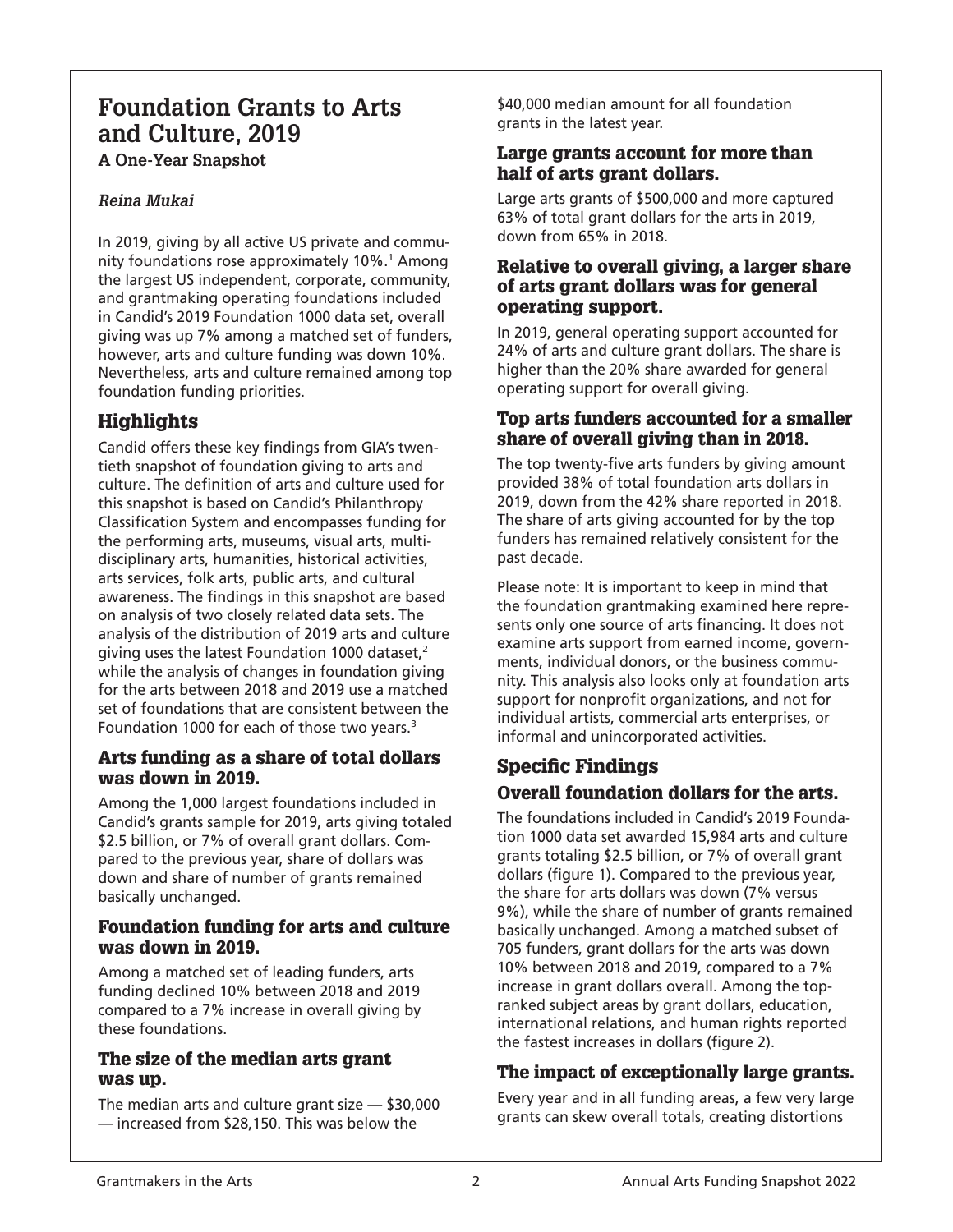



in long-term grantmaking trends. In 2019, 15 arts and culture grants provided at least \$10 million, and instances where these grants had a notable impact on grantmaking patterns are identified throughout this analysis. Yet despite the potential fluctuations caused by these exceptional grants, Candid data in all fields have always included them, providing consistency over time. (In addition, Candid provides statistics based on share of number of grants, which are not skewed by exceptionally large grants.)

#### Corporate foundations represent an important source of support for arts and culture.

Corporate foundations account for roughly 6% of overall US private and community foundation giving, and these larger corporate foundations included in the 2019 grants sample provided 3% of grant dollars for the arts (figure 3). Actual grant dollars totaled \$85 million. By number, corporate foundations allocated 742 grants, or 3%, of the overall number of arts grants in 2019. Please note that these figures do not include direct corporate giving; the amount that corporations contribute to the arts is undoubtedly higher.

### Grants by Arts Subfield

Funding for performing arts accounted for close to one-third of all foundation art dollars in 2019 (figure 4), surpassing the share reported for museums (24%). From the start of the 1980s until 1997, the performing arts have consistently received more foundation support than museums. However, museums surpassed the performing arts by share in the late 1990s to early 2000s and several times in recent years (2010, 2013, and 2014). The shifts in share between these two fields of activity from

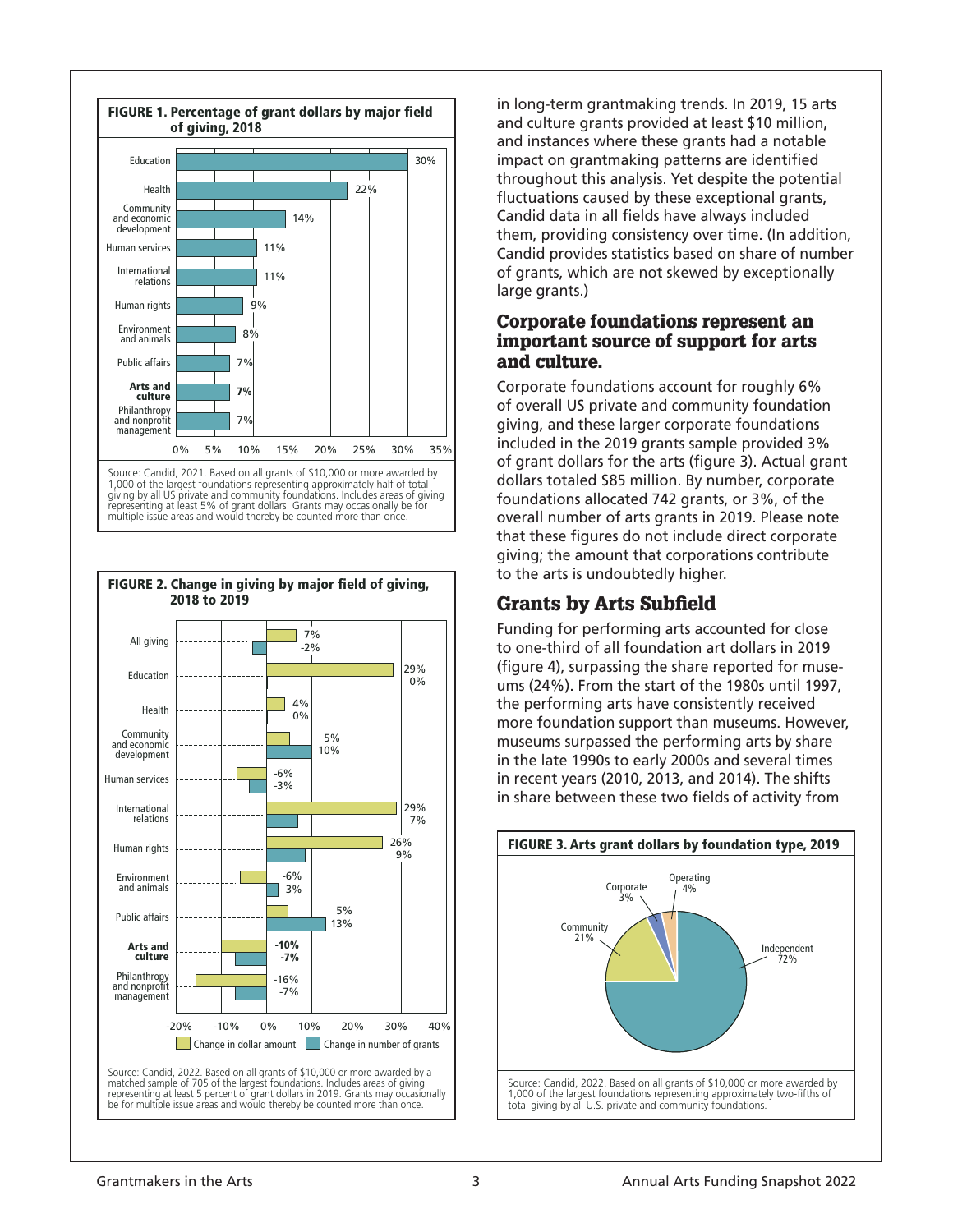

year to year could be due to the entry onto the scene of new and large arts funders, extraordinarily large grants, the contribution of valuable art collections, and new capital projects at museums.

#### Giving to performing arts.

In 2019, among a matched set of funders, performing arts grant dollars was down 1% compared to 2018, while the number of grants declined 3%. A total of 6,598 grants were awarded for the performing arts by foundations in the set — more than double the number reported for museums. In general, the average performing arts grant tends to be smaller in size than the average museum grant (around \$122,000 versus \$219,000 in 2019). The largest share of giving to the performing arts supported theaters and performing arts centers. Among the largest performing arts grant in the latest sample was a \$55 million award from the Silicon Valley Community Foundation to the Philadelphia Orchestra Association. Included within the performing arts is support for performing arts education, which totaled \$40.6 million in 2019. (See "Giving to multidisciplinary arts" below for a figure on foundation grant dollars supporting other types of arts education.)

#### Giving to museums.

In 2019, museums benefited from 2,754 grants totaling \$604 million awarded by the 1,000 largest foundations included in the Foundation 1000 data set. More than half of funding supported art museums. Among a matched set of funders, grant dollars allocated to museums was down 20% between 2018 and 2019, while the number

of grants declined 4%. The largest museum grant in 2019 was a \$34.3 million grant from the Roy Lichtenstein Foundation to the Whitney Museum for donation of cash and artworks by Roy Lichtenstein for the museum's collection of his work.

#### Giving to the humanities.

In 2019, the humanities benefited from 1,593 grants totaling \$317 million awarded by the 1,000 largest foundations included in the Foundation 1000 data set.<sup>4</sup> Funding for this area accounted for 13% of arts grant dollars in 2019, up from the 10% share captured in 2018. Among a matched set of funders, grant dollars awarded for the humanities increased 4%, while the number of grants awarded was down 2%.

#### Giving to multidisciplinary arts.

The share of arts giving for multidisciplinary arts went down to 12% in 2019 from 19% in 2018.5 Grant dollars awarded for multidisciplinary arts also declined 27% between 2018 and 2019 among the matched set of funders. Within multidisciplinary arts, arts services generally, defined as a provision of services to arts organizations, including facilities or touring assistance, accounts for more than half of funding. Among the various subcategories of multidisciplinary arts, arts education (excluding performing arts education) totaled \$89 million in the latest year.

### Giving to historic preservation.

Support for historic preservation increased 35% between 2018 and 2019 among a matched set of funders, while the number of grants awarded was up 12%.<sup>6</sup> Among the largest grants awarded for historic preservation in the latest year was a \$11.2 million grant from the Lilly Endowment to the National Trust for Historic Preservation for continued support for the National Fund for Sacred Places program. Overall, historic preservation benefited from 1,258 grants totaling \$199.8 million in 2019.

#### Giving to the visual arts.

The visual arts and architecture benefited from \$186 million in 2019 awarded by the 1,000 largest foundations included in the Foundation 1000 data set. Among a matched set of funders, grant dollars for the visual arts and architecture decreased 14% between 2018 and 2019, while the number of grants for the field remained basically unchanged.

### Grants by Support Strategy

An important caveat to report with regard to the allocation of foundation dollars by specific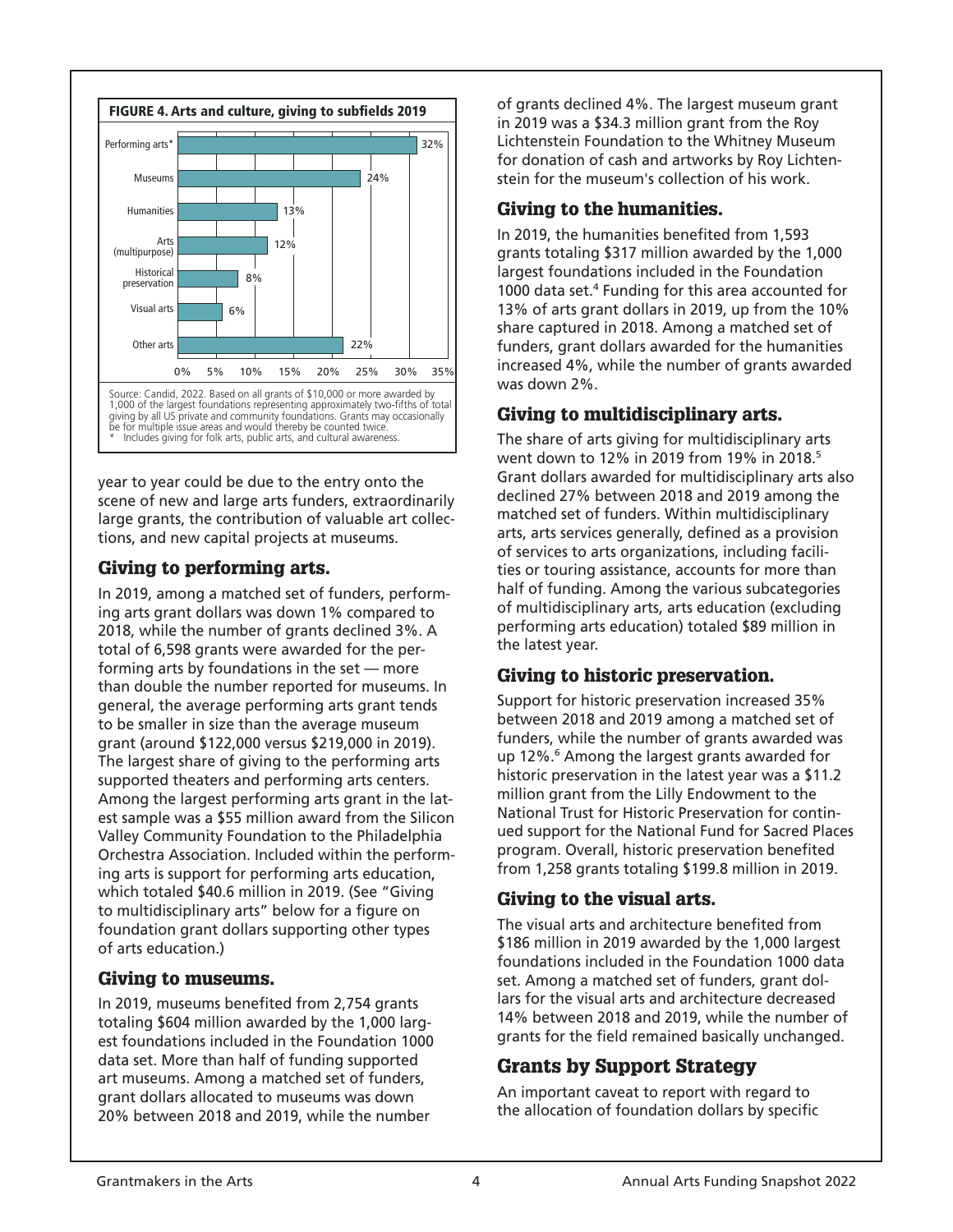| TABLE 1. Distribution of grants by support strategy, 2019 |               |                          |              |                |  |  |  |  |
|-----------------------------------------------------------|---------------|--------------------------|--------------|----------------|--|--|--|--|
|                                                           | <b>Dollar</b> |                          | No. of       |                |  |  |  |  |
| <b>Support strategy</b>                                   | amount        |                          | % grants     | $\frac{0}{0}$  |  |  |  |  |
| <b>Capacity-building and</b>                              |               |                          |              |                |  |  |  |  |
| <b>Technical assistance</b>                               | 125,689,373   | 5.0                      | 528          | 3.3            |  |  |  |  |
| <b>Capital and infrastructure</b>                         | 466,810,098   | 18.7                     | 1,589        | 9.9            |  |  |  |  |
| <b>Building acquisitions</b>                              | 980,000       |                          | 4            |                |  |  |  |  |
| <b>Building and renovations</b>                           | 159,925,840   | 6.4                      | 448          | 2.8            |  |  |  |  |
| Capital campaigns                                         | 115,866,568   | 4.6                      | 232          | 1.5            |  |  |  |  |
| <b>Collections acquisitions</b>                           | 22,016,443    | 0.9                      | 315          | 2.0            |  |  |  |  |
| <b>Collections management</b>                             |               |                          |              |                |  |  |  |  |
| and preservation                                          | 82,078,498    | 3.3                      | 57           | 0.4            |  |  |  |  |
| Equipment                                                 | 21,021,877    | 0.8                      | 179          | 1.1            |  |  |  |  |
| <b>Facilities maintenance</b>                             | 6,421,344     | 0.3                      | 15           | 0.1            |  |  |  |  |
| Information technology                                    | 6,362,042     | 0.3                      | 60           | 0.4            |  |  |  |  |
| Land acquisitions                                         | 11,505,073    | 0.5                      | 15           | 0.1            |  |  |  |  |
| Rent                                                      | 110,000       |                          | 1            |                |  |  |  |  |
| Other capital and<br>infrastructure                       | 69,613,432    | 2.8                      | 364          | 2.3            |  |  |  |  |
| <b>Financial sustainability</b>                           | 111,382,246   | 4.5                      | 567          | 3.5            |  |  |  |  |
| Annual campaigns                                          | 10,768,268    | 0.4                      | 92           | 0.6            |  |  |  |  |
| Debt reduction                                            | 1,796,768     | 0.1                      | 12           | 0.1            |  |  |  |  |
| Earned income                                             | 285,000       | $\overline{\phantom{0}}$ | 5            | $\overline{a}$ |  |  |  |  |
| <b>Emergency funds</b>                                    |               |                          | 11           | 0.1            |  |  |  |  |
| Endowments                                                | 206,309       | 2.3                      | 86           | 0.5            |  |  |  |  |
| <b>Financial services</b>                                 | 56,935,092    |                          |              |                |  |  |  |  |
| Fundraising                                               | 12,907,262    | 0.5                      | 205          | 1.3            |  |  |  |  |
| Sponsorships                                              | 2,976,054     | 0.1                      | 35           | 0.2            |  |  |  |  |
| Other financial                                           |               |                          |              |                |  |  |  |  |
| sustainability                                            | 31,028,904    | 1.2                      | 134          | 0.8            |  |  |  |  |
| <b>General support</b>                                    | 603,240,305   | 24.2                     | 4,053        | 25.4           |  |  |  |  |
| <b>Individual development</b>                             |               |                          |              |                |  |  |  |  |
| and student aid                                           | 188,563,321   | 7.6                      | 674          | 4.2            |  |  |  |  |
| <b>Leadership and professional</b>                        |               |                          |              |                |  |  |  |  |
| development                                               | 64,948,377    | 2.6                      | 314          | 2.0            |  |  |  |  |
| <b>Network-building</b>                                   |               |                          |              |                |  |  |  |  |
| <b>And collaboration</b>                                  | 73,869,726    | 3.0                      | 310          | 1.9            |  |  |  |  |
| <b>Participatory grantmaking</b>                          |               |                          |              |                |  |  |  |  |
| Policy, advocacy, and                                     |               |                          |              |                |  |  |  |  |
| systems reform                                            | 69,707,385    | 2.8                      | 343          | 2.1            |  |  |  |  |
| Advocacy                                                  | 21,009,799    | 0.8                      | 103          | 0.6            |  |  |  |  |
| Coalition building                                        |               |                          |              |                |  |  |  |  |
| Equal access                                              | 31,686,091    | 1.3                      | 213          | 1.3            |  |  |  |  |
| Ethics and accountability                                 | 2,020,000     | 0.1                      | 12           | 0.1            |  |  |  |  |
| Grassroots organizing                                     | 7,479,800     | 0.3                      | 13           | 0.1            |  |  |  |  |
| Litigation                                                |               |                          |              |                |  |  |  |  |
| Public policy and                                         |               |                          |              |                |  |  |  |  |
| systems reform                                            | 3,191,875     | 0.1                      | 19           | 0.1            |  |  |  |  |
| Other policy, advocacy,<br>and systems reform             | 20,853,080    | 0.8                      | 54           | 0.3            |  |  |  |  |
| Publishing and productions                                | 271,961,150   | 10.9                     | 2257         | 14.1           |  |  |  |  |
| <b>Product and service</b>                                |               |                          |              |                |  |  |  |  |
| development                                               | 12,268,367    | 0.5                      | 25           | 0.2            |  |  |  |  |
| <b>Program support</b>                                    | 760,058,569   | 30.5                     | 4,893        | 30.6           |  |  |  |  |
| <b>Public engagement</b>                                  |               |                          |              |                |  |  |  |  |
| and marketing                                             | 90,624,984    | 3.6                      | 592          | 3.7            |  |  |  |  |
| <b>Research and evaluation</b>                            | 84,352,648    | 3.4                      | 255          | 1.6            |  |  |  |  |
| <b>Other specified strategies</b>                         | 77,547,760    | 3.1                      | 175          | 1.1            |  |  |  |  |
| <b>Not specified</b>                                      | 332,724,863   | 13.4                     | 2,860        | 17.9           |  |  |  |  |
| <b>Total</b>                                              | 2,492,313,920 |                          | 100.0 15,984 | 100.0          |  |  |  |  |
|                                                           |               |                          |              |                |  |  |  |  |

Source: Candid, 2022. Based on all grants of \$10,000 or more awarded by 1,000 of the largest foundations representing approximately two-fifths of total giving by all US private and community foundations. Grants may occasionally be for multiple support strategies, e.g., for new works and for endowment, and would thereby be counted twice.

support strategy is that for roughly 15% of arts grant dollars in the 2019 Candid sample, the support strategy could not be identified. This means that modest differences in percentages may not be reliable. (The grant records available to Candid often lack the information necessary to identify the support strategy. For example, it is often the case that the only source of data on grants is the 990-PF tax return, and this tends to be less complete than other forms of grant reporting.)

#### The arts compared to other foundation fields of giving.

The three largest categories of support tracked by Candid are program support, general operating support, and capital support.

Program support accounted for the largest share of arts grant dollars in 2019 (31% of all arts funding). Special programs and projects typically receive one of the largest shares of arts and culture grant dollars and grants. The same is true in most of the major fields, such as health and education, where program support consistently accounts for one of the largest shares of funding.

General operating support accounted for the second largest share of arts grants dollars in 2019 (24% of all arts funding). The shares of grant dollars and number of grants allocated for this support strategy in 2019 were higher for arts and culture (24% and 25%, respectively) than the overall share directed to general operating support by the Foundation 1000 foundations, which accounted for 20% of grant dollars and 22% of the number of grants.

Capital support accounted for the third largest share of arts grant dollars. Similar to general support, the share of grant dollars allocated for this type of support was also higher for arts and culture (19%) than for grants overall (7%). Grants for capital support are larger on average than awards

|                                 | No. of |      | <b>Dollar</b>             |      |  |  |
|---------------------------------|--------|------|---------------------------|------|--|--|
| <b>Grant range</b>              | grants | %    | amount                    | %    |  |  |
| \$5 million and over            | 52     | 0.3  | 491.260.112               | 19.7 |  |  |
| \$1 million – under \$5 million | 437    | 2.7  | 753,287,884               | 30.2 |  |  |
| \$500,000 - under \$1 million   | 514    | 3.2  | 323,064,151               | 13.0 |  |  |
| \$100,000 - under \$500,000     | 2,960  | 18.5 | 569,707,343               | 22.9 |  |  |
| \$50,000 - under \$100,000      | 2.612  | 16.3 | 162, 170, 737             | 6.5  |  |  |
| \$25,000 - under \$50,000       | 3.475  | 21.7 | 109.074.710               | 4.4  |  |  |
| \$10,000 - under \$25,000       | 5,934  | 37.1 | 83,748,983                | 3.4  |  |  |
| <b>Total</b>                    | 15,984 |      | 100.0 2.492.313.920 100.0 |      |  |  |

of total giving by all US private and community foundations.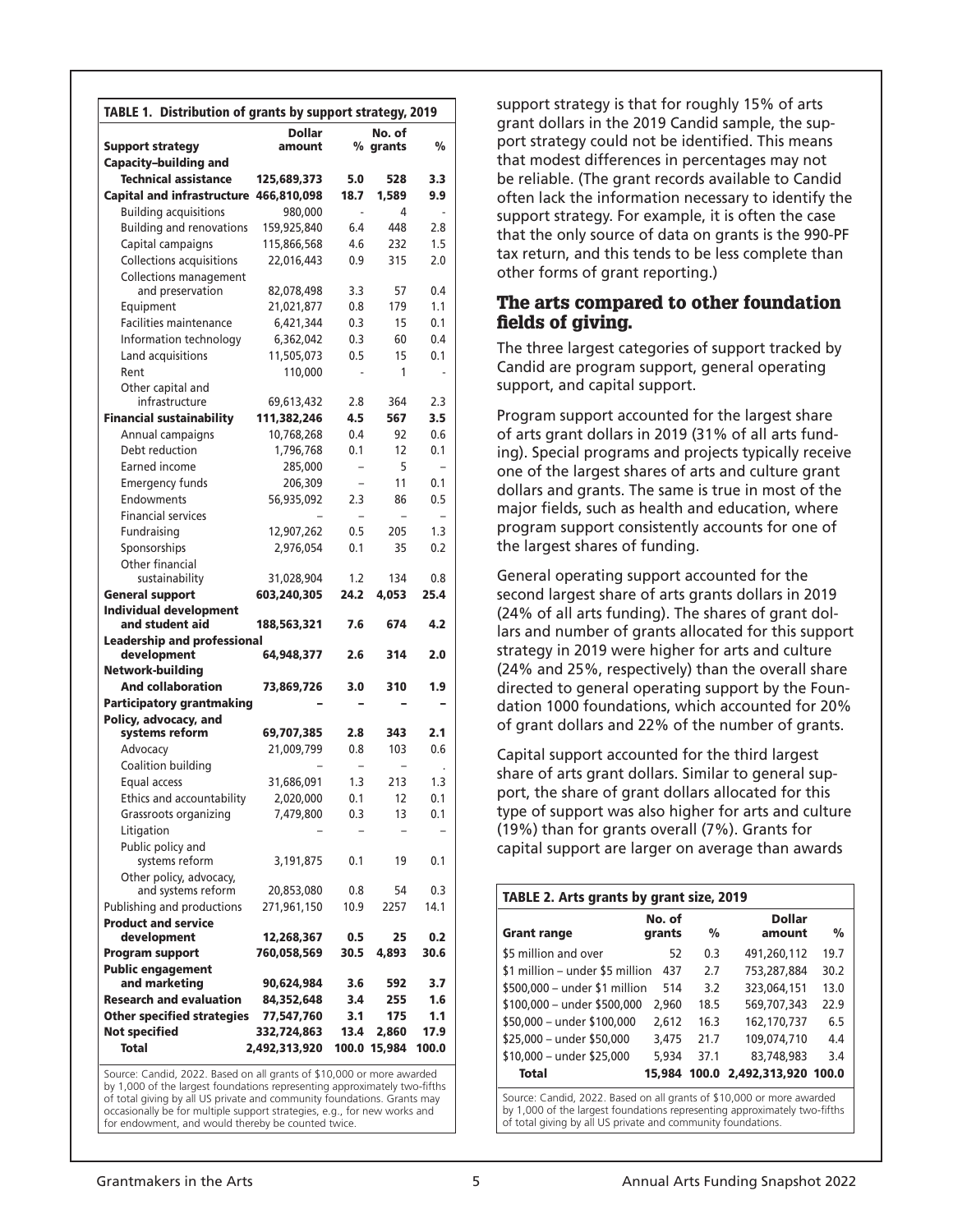|     | <b>Rank Foundation</b>              |           | No.<br>of arts<br>State grants | <b>Arts</b><br>grant<br>dollars | <b>Total</b><br>grant<br>dollars | Arts as<br>% of total<br>dollars | <b>Arts capital</b><br>support<br>dollars | <b>Arts other</b><br>support<br>dollars |
|-----|-------------------------------------|-----------|--------------------------------|---------------------------------|----------------------------------|----------------------------------|-------------------------------------------|-----------------------------------------|
| 1.  | The Andrew W. Mellon Foundation     | <b>NY</b> | 330                            | 232,885,507                     | 315,876,507                      | 73.7                             | 19,183,000                                | 221,498,607                             |
| 2.  | Silicon Valley Community Foundation | CA        | 413                            | 101,607,482                     | 1,463,300,469                    | 6.9                              | 715,445                                   | 6,639,570                               |
| 3.  | Lilly Endowment Inc.                | IN        | 54                             | 54,710,380                      | 523,557,349                      | 10.4                             | 24,865,000                                | 39,440,880                              |
| 4.  | <b>Ford Foundation</b>              | <b>NY</b> | 249                            | 53,189,617                      | 566,364,005                      | 9.4                              | 753,675                                   | 53,189,617                              |
| 5.  | Roy Lichtenstein Foundation         | <b>NY</b> | 5                              | 34,436,800                      | 35,128,800                       | 98.0                             | 34,299,800                                | 137,000                                 |
| 6.  | <b>Kinder Foundation</b>            | <b>TX</b> | 34                             | 30,117,009                      | 48,701,461                       | 61.8                             | 28,991,109                                | 22,438,168                              |
| 7.  | The Shubert Foundation, Inc.        | <b>NY</b> | 500                            | 29,172,000                      | 31,987,000                       | 91.2                             | $\overline{\phantom{m}}$                  | 5,472,000                               |
| 8.  | The Sherwood Foundation             | <b>NE</b> | 73                             | 28,979,577                      | 217,585,390                      | 13.3                             | 11,890,583                                | 25,453,114                              |
| 9.  | Shelby Cullom Davis Charitable Fund | DE        | 44                             | 28,684,660                      | 135,550,371                      | 21.2                             | 16,532,500                                | 12,564,660                              |
| 10. | The Chicago Community Trust         | IL.       | 270                            | 27,572,436                      | 322,818,393                      | 8.5                              | 1,314,500                                 | 25,149,182                              |
| 11. | John S. and James L. Knight         |           |                                |                                 |                                  |                                  |                                           |                                         |
|     | Foundation, Inc.                    | FL.       | 104                            | 26,975,469                      | 107,895,097                      | 25.0                             | 3,956,250                                 | 24,124,719                              |
| 12. | The William and Flora Hewlett       |           |                                |                                 |                                  |                                  |                                           |                                         |
|     | Foundation                          | CA        | 147                            | 26,055,611                      | 451,731,772                      | 5.8                              | 3,610,000                                 | 23,590,611                              |
| 13. | Community Foundation of Greater     |           |                                |                                 |                                  |                                  |                                           |                                         |
|     | Greensboro, Inc                     | <b>NC</b> | 21                             | 25,987,266                      | 39,044,786                       | 66.6                             |                                           | 1,528,736                               |
| 14. | California Community Foundation     | CA        | 230                            | 23,839,165                      | 191,780,237                      | 12.4                             | 8,970,302                                 | 22,711,167                              |
| 15. | Bloomberg Philanthropies, Inc.      | <b>NY</b> | 16                             | 22,740,100                      | 1,621,409,605                    | 1.4                              | 2,500,000                                 | 22,740,100                              |
| 16. | 136 Fund                            | <b>NY</b> | 3                              | 22,250,000                      | 60,277,659                       | 36.9                             | $\equiv$                                  | 22,250,000                              |
| 17. | <b>Walton Family Foundation</b>     | AR        | 36                             | 21,380,330                      | 479,193,050                      | 4.5                              | 3,248,592                                 | 17,364,204                              |
| 18. | Doris Duke Charitable Foundation    | <b>NY</b> | 81                             | 21,201,234                      | 61,361,248                       | 34.6                             |                                           | 21,201,234                              |
| 19. | The Kresge Foundation               | MI        | 100                            | 20,949,988                      | 213,460,232                      | 9.8                              | 175,000                                   | 20,784,988                              |
| 20. | Oregon Community Foundation         | <b>OR</b> | 372                            | 20,837,936                      | 111,310,037                      | 18.7                             | 11,994,708                                | 10,136,036                              |
| 21. | The Brown Foundation, Inc.          | <b>TX</b> | 167                            | 20,761,173                      | 69,541,989                       | 29.9                             | 9,941,000                                 | 14,736,125                              |
| 22. | Community Foundation of Greater     |           |                                |                                 |                                  |                                  |                                           |                                         |
|     | Memphis                             | <b>TN</b> | 160                            | 20,213,381                      | 152,018,180                      | 13.3                             | 5,479,500                                 | 14,826,825                              |
| 23. | New York Community Trust            | <b>NY</b> | 362                            | 20,199,335                      | 160,264,266                      | 12.6                             | 45,000                                    | 20,199,335                              |
| 24. | <b>Arison Arts Foundation</b>       | FL.       | 33                             | 19,485,288                      | 20,090,288                       | 97.0                             | $\overline{\phantom{a}}$                  | 19,485,288                              |
| 25. | Annenberg Foundation                | PA        | 163                            | 19,309,472                      | 69,120,018                       | 27.9                             | 1,201,651                                 | 18,257,435                              |
|     | <b>Total</b>                        |           | 3,967                          | 953,541,216                     | 7,469,368,209                    | 12.8                             | 189,667,615                               | 685,919,601                             |

Source: Candid, 2022. Based on all grants of \$10,000 or more awarded by 1,000 of the largest foundations representing approximately two-fifths of total giving by all US private and community foundations. Grants may provide capital support and other types of support. In these cases, grants would be counted in both totals. Figures include only grants that could be coded as providing specific types of support.

for program and general operating support, and exceptionally large capital grants can have a pronounced effect on the distribution of funding by support strategy.

#### Arts grants by specific types of support.

Table 1 provides a breakdown of more specific support strategies within the larger support categories and lists both the specific dollar value and number of grants made in each type. As for all data in the "snapshot," it is important to keep in mind that this table includes only grants of \$10,000 or more awarded to organizations by a sample of the top 1,000 foundations by total giving. It is also important to note that about 15% of the arts grant dollars in this sample did not have a specified support strategy.

### Grants by Grant Size Median grant size.

The median or "typical" grant amount for arts and culture in 2019 was \$30,000 which was below the median amount for all foundation grants  $($40,000).$ <sup>7</sup> This is the fifth consecutive year that the median arts grant amount has exceeded \$25,000.8

#### Small and midsized grants.

Roughly two-thirds (60%) of all arts grants in the 2019 sample were for amounts between \$10,000 and \$49,999 (table 2), nearly unchanged from the 2018 share. The share of midsized arts grants (\$50,000 to \$499,999) also remained consistent, accounting for one-third of arts grants.

#### Large grants.

The share of larger arts grants (\$500,000 and over) remained consistent at roughly 6% of the total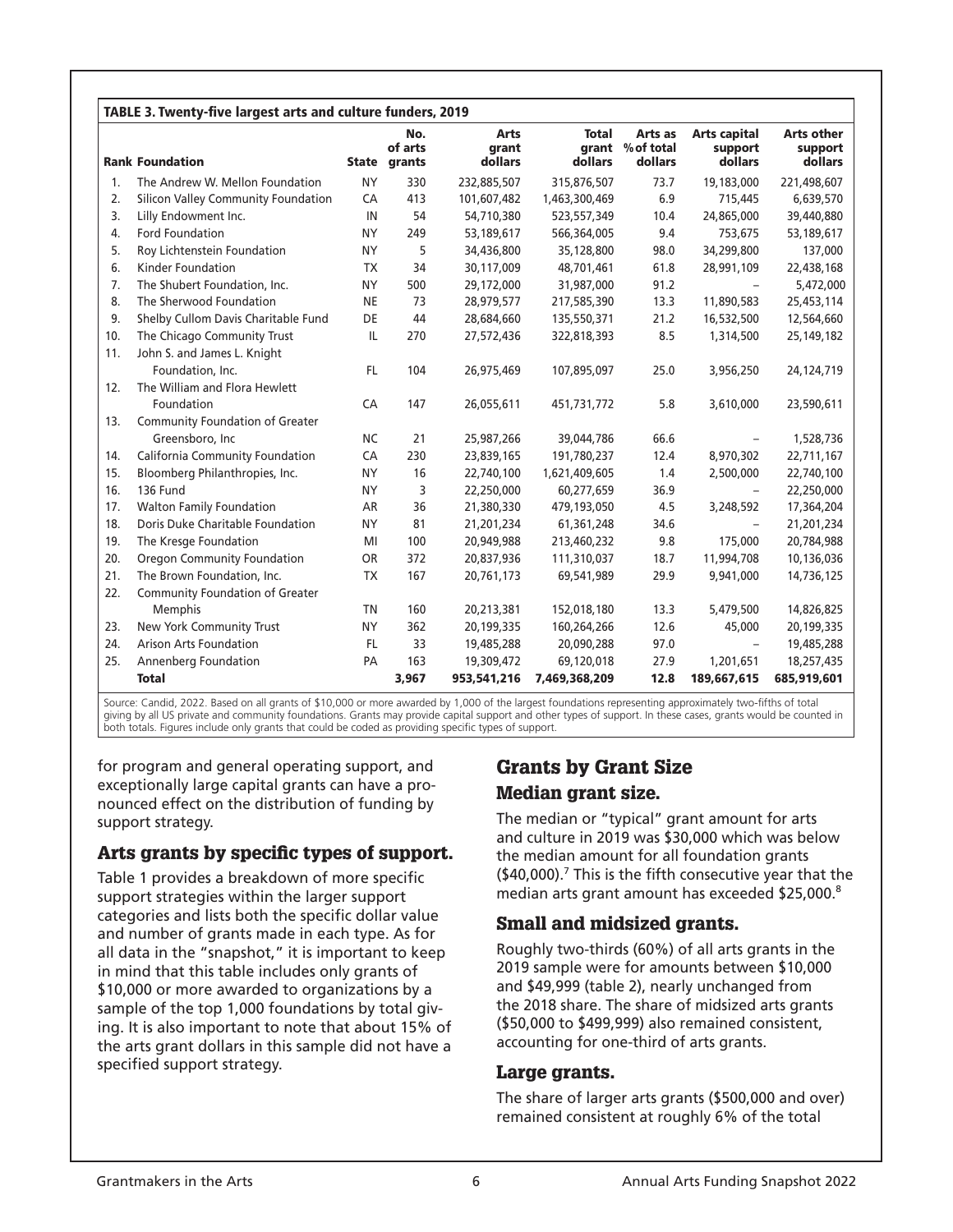|     |                                            |           |                                  |                                 |                                 |                                  | Arts as                    | <b>Arts</b>                     | <b>Arts other</b>                |
|-----|--------------------------------------------|-----------|----------------------------------|---------------------------------|---------------------------------|----------------------------------|----------------------------|---------------------------------|----------------------------------|
|     | <b>Rank Foundation</b>                     |           | Foun-<br>State type <sup>*</sup> | No.<br>dation of arts<br>grants | <b>Arts</b><br>grant<br>dollars | <b>Total</b><br>grant<br>dollars | $%$ of<br>total<br>dollars | capital<br>support<br>dollars** | types of<br>support<br>dollars** |
| 1.  | Jay I. Kislak Foundation, Inc.             | FL.       | OP                               | 1                               | 19,152,961                      | 19,152,961                       | 100.0                      | 19,152,961                      |                                  |
| 2.  | Fisher Art Investment Foundation           | CA        | IN                               | 1                               | 11,823,688                      | 11,823,688                       | 100.0                      | $\overline{\phantom{a}}$        | 11,823,688                       |
| 3.  | The Andrew J. and Christine C. Hall        |           |                                  |                                 |                                 |                                  |                            |                                 |                                  |
|     | Foundation, Inc.                           | FL.       | IN                               | $\overline{2}$                  | 9,411,788                       | 9,411,788                        | 100.0                      | $\overline{\phantom{a}}$        |                                  |
| 4.  | <b>Colburn Foundation</b>                  | CA        | IN                               | 36                              | 6,869,990                       | 6,869,990                        | 100.0                      | $\overline{\phantom{0}}$        | 6,869,990                        |
| 5.  | Rath Foundation, Inc.                      | WI        | IN                               | $\overline{2}$                  | 399,436                         | 399,436                          | 100.0                      | $\overline{\phantom{a}}$        | 399,436                          |
| 6.  | The Broad Art Foundation                   | CA        | OP                               | $\overline{7}$                  | 12,476,268                      | 12,516,268                       | 99.7                       | $\overline{\phantom{0}}$        | 12,476,268                       |
| 7.  | The Packard Humanities Institute           | CA        | OP                               | 9                               | 6,442,561                       | 6,497,561                        | 99.2                       | 15,500                          | 6,402,561                        |
| 8.  | The Walt and Lilly Disney Foundation       | CA        | IN                               | 4                               | 8,461,417                       | 8,596,417                        | 98.4                       |                                 | 8,461,417                        |
| 9.  | Roy Lichtenstein Foundation                | <b>NY</b> | OP                               | 5                               | 34,436,800                      | 35,128,800                       | 98.0                       | 34,299,800                      | 137,000                          |
| 10. | Taubman Foundation for the Arts            | <b>VA</b> | IN                               | $\overline{2}$                  | 12,001,395                      | 12,269,197                       | 97.8                       | $\qquad \qquad -$               | 12,001,395                       |
| 11. | The Bill and Ann Ziff Foundation           | <b>NY</b> | IN                               | 11                              | 7,056,338                       | 7,231,338                        | 97.6                       | $\overline{\phantom{0}}$        | 7,056,338                        |
| 12. | Terra Foundation for American Art          | IL.       | IN                               | 84                              | 8,092,414                       | 8,307,414                        | 97.4                       | $\overline{\phantom{0}}$        | 8,092,414                        |
| 13. | <b>Arison Arts Foundation</b>              | <b>FL</b> | IN                               | 33                              | 19,485,288                      | 20,090,288                       | 97.0                       | $\overline{a}$                  | 19,485,288                       |
| 14. | Eugene V and Clare E Thaw                  |           |                                  |                                 |                                 |                                  |                            |                                 |                                  |
|     | <b>Charitable Trust</b>                    | <b>NM</b> | IN                               | 9                               | 8,568,750                       | 8,860,250                        | 96.7                       | 3,955,000                       | 5,618,750                        |
| 15. | The SHS Foundation                         | <b>NY</b> | IN                               | 61                              | 5,645,000                       | 5,850,000                        | 96.5                       | 555,000                         | 5,545,000                        |
| 16. | Lloyd Rigler Lawrence E. Deutsch           |           |                                  |                                 |                                 |                                  |                            |                                 |                                  |
|     | Foundation                                 | CA        | IN                               | 8                               | 3,276,220                       | 3,431,220                        | 95.5                       | $\overline{\phantom{a}}$        | 3,276,220                        |
| 17. | J. Paul Getty Trust                        | CA        | ОP                               | 89                              | 10,708,264                      | 11,270,164                       | 95.0                       | 5,403,000                       | 10,240,264                       |
| 18. | Patty and Jay Baker Foundation Inc         | WI        | IN                               | $\mathbf{1}$                    | 10,000,000                      | 10,625,000                       | 94.1                       | $\qquad \qquad -$               | 10,000,000                       |
| 19. | The Shubert Foundation, Inc.               | <b>NY</b> | IN                               | 500                             | 29,172,000                      | 31,987,000                       | 91.2                       | $\qquad \qquad -$               | 5,472,000                        |
| 20. | Terasaki Family Foundation                 | CA        | OP                               | 6                               | 6,842,247                       | 7,601,242                        | 90.0                       | $\overline{\phantom{a}}$        | 6,842,247                        |
| 21. | The Daniel and Estrellita Brodsky Family   |           |                                  |                                 |                                 |                                  |                            |                                 |                                  |
|     | Foundation                                 | <b>NY</b> | IN                               | 9                               | 1,955,500                       | 2,202,760                        | 88.8                       | $\overline{a}$                  | 228,000                          |
| 22. | Dunard Fund USA, Ltd.                      | IL        | CS                               | 13                              | 8,365,800                       | 10,055,800                       | 83.2                       | $\overline{a}$                  | 8,365,800                        |
| 23. | Paul L. Wattis Foundation                  | CA        | IN                               | 6                               | 305,000                         | 380,000                          | 80.3                       | $\overline{a}$                  | 305,000                          |
| 24. | Robert E. and Jenny D. Kirkland Foundation | <b>TN</b> | IN                               | $\mathbf{1}$                    | 5,822,474                       | 7,593,254                        | 76.7                       | $\overline{a}$                  | 5,822,474                        |
| 25. | The Christensen Fund                       | CA        | IN                               | 22                              | 6,011,386                       | 8,056,575                        | 74.6                       | $\overline{a}$                  | 6,011,386                        |
| 26. | The Andrew W. Mellon Foundation            | <b>NY</b> | IN                               | 330                             | 232,885,507                     | 315,876,507                      | 73.7                       | 19,183,000                      | 221,498,607                      |
| 27. | Millicent and Eugene Bell Foundation       | MA        | IN                               | 4                               | 330,128                         | 457,128                          | 72.2                       |                                 | 72,500                           |
| 28. | Gilder Foundation, Inc.                    | <b>NY</b> | IN                               | 23                              | 5,580,000                       | 8,075,000                        | 69.1                       | 245,000                         | 5,420,000                        |
| 29. | Lisa and Douglas Goldman Fund              | CA        | IN                               | 22                              | 11,303,000                      | 16,865,500                       | 67.0                       | 10,000,000                      | 11,008,000                       |
| 30. | Community Foundation of Greater            |           |                                  |                                 |                                 |                                  |                            |                                 |                                  |
|     | Greensboro, Inc                            | NC        | CM                               | 21                              | 25,987,266                      | 39,044,786                       | 66.6                       | $\overline{\phantom{a}}$        | 1,528,736                        |
| 31. | <b>Bonfils-Stanton Foundation</b>          | CO        | IN                               | 40                              | 1,523,000                       | 2,310,500                        | 65.9                       | $\overline{\phantom{0}}$        | 1,423,000                        |
| 32. | Calderwood Charitable Foundation           | МA        | IN                               | 3                               | 2,535,000                       | 3,915,000                        | 64.8                       | $\overline{a}$                  | 2,535,000                        |
| 33. | Harold & Arlene Schnitzer CARE             |           |                                  |                                 |                                 |                                  |                            |                                 |                                  |
|     | Foundation                                 | <b>OR</b> | IN                               | 20                              | 1,285,876                       | 2,063,226                        | 62.3                       | 242,618                         | 921,949                          |
| 34. | Kinder Foundation                          | <b>TX</b> | IN                               | 34                              | 30,117,009                      | 48,701,461                       | 61.8                       | 28,991,109                      | 22,438,168                       |
| 35. | <b>Acorn Foundation</b>                    | <b>MA</b> | IN                               | 8                               | 4,156,970                       | 6,848,581                        | 60.7                       | 25,000                          | 4,131,970                        |

Source: Candid, 2022. Based on all grants of \$10,000 or more awarded by 1,000 of the largest foundations representing approximately two-fifths of total giving by all US private and community foundations.

\* IN = Independent; OP = Operating; CS = Corporate

\*\* Grants may provide capital support and other types of support. In these cases, grants would be counted in both totals. Figures include only grants that could be coded as providing specific types of support.

number of arts grants in 2019. Their share of total grant dollars remained roughly the same accounting for 63%. Overall, foundations in the sample made 134 arts grants of at least \$2.5 million in 2019, down from 158 grants in 2018.

In addition to the \$55 million award from the Silicon Valley Community Foundation to the

Philadelphia Orchestra Association noted earlier, examples of other especially large grants in 2019 include Community Foundation of Greater Greensboro's \$24.5 million grant to the City of Greensboro for the Steven Tanger Center for the Performing Arts; a \$19 million grant from Jay I. Kislak Foundation to University of Miami to enrich the University's permanent art collection; and a \$4.5 million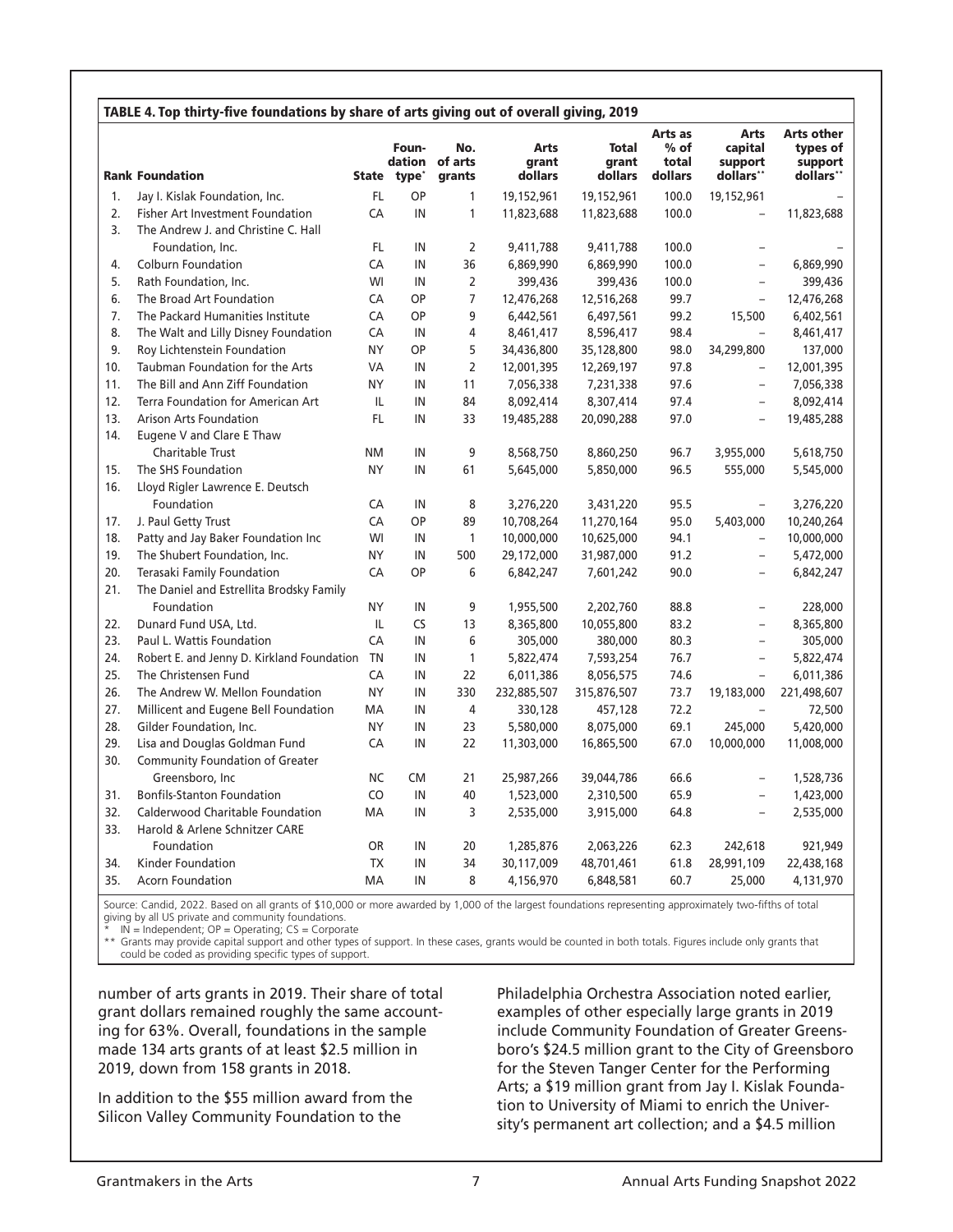grant from The Andrew W. Mellon Foundation to the Academy of American Poets to support the continuation of the local poets laureate initiative.

#### The twenty-five largest arts funders.

The top twenty-five arts funders by giving amount provided 38% of the total arts dollars in Candid's 2019 sample (table 3), lower than the 42% share from 2018. Overall, the share of giving accounted for by the top twenty-five arts funders has fluctuated between roughly 30 and 40% since the end of the 1990s.

#### Top foundations by share of arts giving out of overall giving.

Of the foundations that committed large percentages of their grant dollars to arts and culture, many are smaller foundations from the sample (table 4). Among the top one hundred foundations ranked by share of arts giving out of total giving, just over half (51 funders) gave less than \$5 million in total arts grant dollars in 2019.

#### Giving for International Cultural Exchange

Grant dollars supporting international cultural exchange was down 52% between 2018 and 2019 among a matched subset of funders. In 2019, foundations awarded 84 grants related to international cultural exchange totaling \$7.1 million. Among the larger awards was a \$700K grant from the Andrew W. Mellon Foundation to Network of Ensemble Theaters to support the Network of Ensemble Theaters/Travel and Exchange Network.

*Reina Mukai currently serves as manager on the Global Projects & Partnerships team at Candid (formerly Foundation Center and GuideStar). In this role, she works on a range of research and data-driven projects. Mukai has authored numerous reports on national, regional, and special-topic trends in the field of philanthropy, among them,* Giving in Illinois, Arts Funding Snapshot: GIA's Annual Research on Support for Arts and Culture, *and* the Key Fact Sheet *series. She also works with partners on custom data consulting services and research projects.*

#### **NOTES**

- 1. This calculation is based only on foundations for which 2018 and 2019 tax filings were available at the time of publication.
- 2. Candid's 2019 Foundation 1000 set includes all grants of \$10,000 or more reported by 1,000 of the largest US independent, corporate, community, and grantmaking operating foundations by total giving. For community foundations, the set includes only discretionary grants and donor-advised grants (when provided by the funder). The set excludes grants to individuals. This set accounts for approximately two-fifths of giving by all active USbased private and community foundations. Grant amounts may represent the full authorized amount of the grant or the amount paid in that year, depending on the information made available by each foundation.
- 3. Between 2018 and 2019 the composition of the Foundation 1000 has changed, which could distort year-to-year fluctuations in grant dollars targeting specific issue areas. To account for these potential distortions year to year, Candid has analyzed changes in giving based on a subset of 705 funders for which we had 2018 and 2019 data.
- 4. Included within the humanities is funding for art history, history and archaeology, classical and foreign languages, linguistics, literature, philosophy, and theology
- 5. Includes support for multidisciplinary centers, arts councils, artist's services, arts administration, arts exchange, and arts education.
- 6. Includes support for archaeology, art history, modern and classical languages, philosophy, ethics, theology, and comparative religion.
- 7. The median meaning that half of the grants are above and half are below the amount — is generally acknowledged to be a more representative measure of the typical grant than the mean or "average," because the median is not influenced by extreme high or low amounts.
- 8. Prior to 2015, the median amount had remained consistent at \$25,000 since the early 1990s.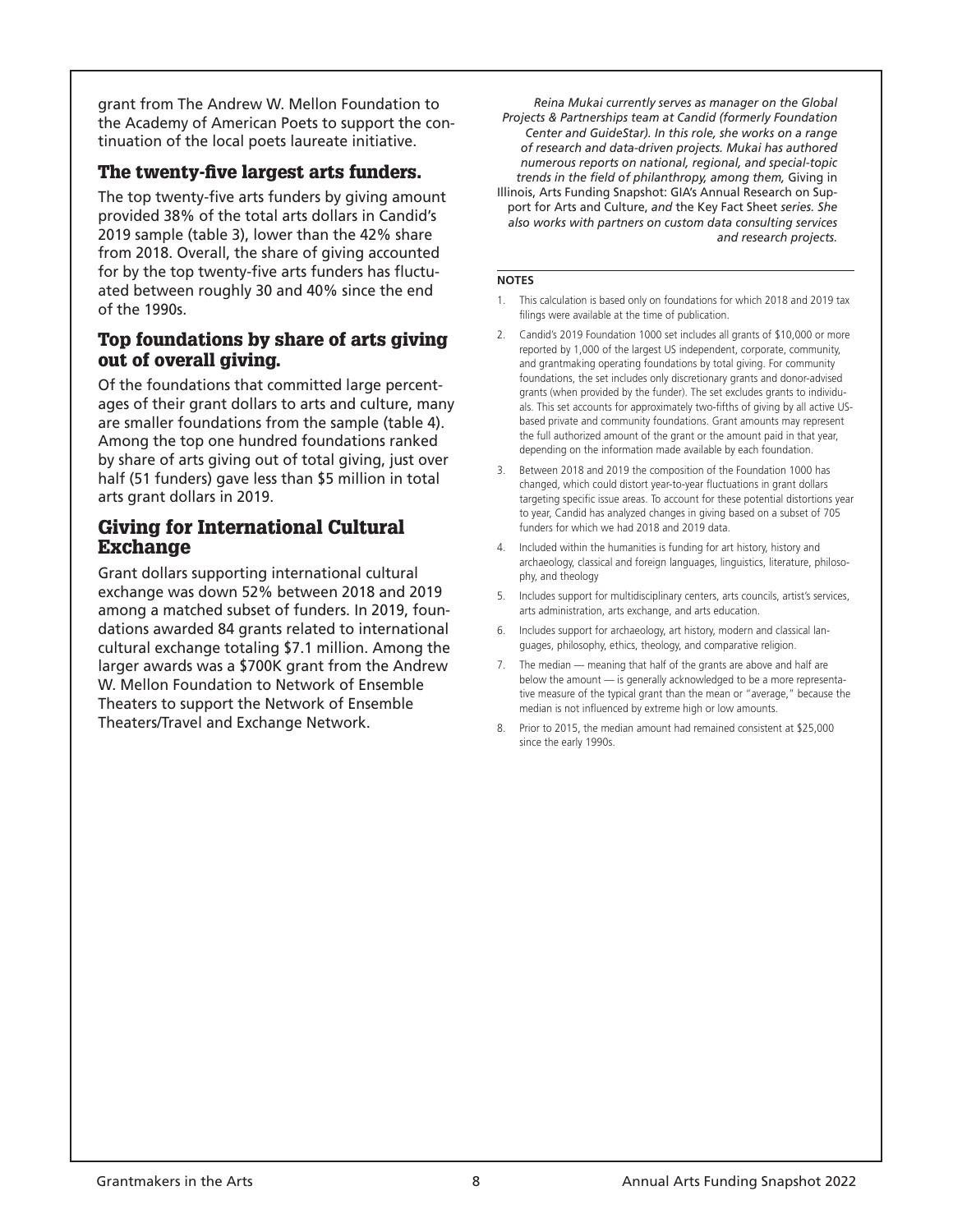# **Public Funding for the Arts 2021**

#### *Ryan Stubbs, Mohja Rhoads, and Nakyung Rhee*

In the US, public funding for the arts derives from federal, state and local government sources. The National Endowment for the Arts (NEA) receives congressional allocations. State Arts Agencies (SAAs) receive legislative appropriations from states and Local Arts Agencies (LAAs) receive funds from local expenditures. Together, these agencies distribute grants and services to artists and cultural organizations across the nation.

The arts, as many other industries, have been deeply impacted by the COVID-19 pandemic. Federal response in terms of the Coronavirus Aid, Relief and Economic Security (CARES) Act and the American Rescue Plan (ARP) Act have buffered some of these losses. The Fiscal Year 2021 report serves as a useful indicator of how public funding supported the arts during the pandemic and looks to how public support will continue into the future.

### 2021 Funding Levels

In fiscal year 2021, federal, state, and local funding for the arts totaled \$1.31 billion for an aggregate per capita investment of \$3.95. The FY2021 breakdowns are as follow:

- \$167.5 million in appropriations to the Arts Endowment, an increase of 3.2% from FY2020.
- • \$402.8 million in legislative appropriations to state and jurisdictional arts agencies, a decrease of 17.8% from FY2020.<sup>1</sup>
- \$740 million in funds allocated by municipal and county governments to local arts agencies, which decreased 6.2% from FY2020.



### Trends over Time

Before the pandemic, aggregate public arts funding was surpassing the highest periods of the early 2000s. In nominal dollars (not adjusted for inflation), public funding increased by nearly 17% from 2000 to 2020.

Fiscal year 2020 serves as a funding milestone before the pandemic hit since most authorizing timeframes were taking place in calendar year 2019. Appropriations for this year hit an all-time high for states arts agencies and the NEA saw a modest increase while local arts agency expenditures declined. State and federal arts budgets were less affected by mid-year fiscal changes brought about by the pandemic when compared to local arts agencies. A majority of local arts agencies budgeted an increase in expenditures for their FY2020, however, as a result of COVID-19, 62% experienced a decline in expenditures.<sup>2</sup>

The weight of the COVID-19 pandemic is reflected in fiscal year 2021. In 2020, general fund revenue declined for the first time since the Great Recession resulting in mid-year budget cuts that continued into 2021. As such, SAA appropriations decreased almost 18% for FY2021. Local Arts Agency expenditures continued to decline in FY2021 and NEA allocations saw a steady increase due to the stability of federal funding.

Along with these decreases, public funding for the arts has not kept pace with inflation. When adjusting for inflation, total public funding decreased by 31% from 2001 to 2021. This amounts to a decrease of 41% for SAA appropriations and a 30% decrease for LAA funding.

Contrarily, federal funds have increased by 4.5%.

### Serving a Growing Population

Measuring per capita public funding (funding by number of people) reveals if funding is increasing to meet growing populations. This is an important yardstick given that funds originate from all taxpayers. Combined federal, state, and local arts funding yielded a per capita investment of \$3.95 per person in 2021, a decrease of 10% from 2020. This per capita figure disaggregates to a federal investment of \$0.50, a state investment of \$1.21, and a local investment of \$2.23. When taking inflation into consideration, total per capita appropriation falls even lower to \$2.57 in 2021. This analysis shows that the decreasing value of the dollar, coupled with an increasing population, increases the strain on public arts funding.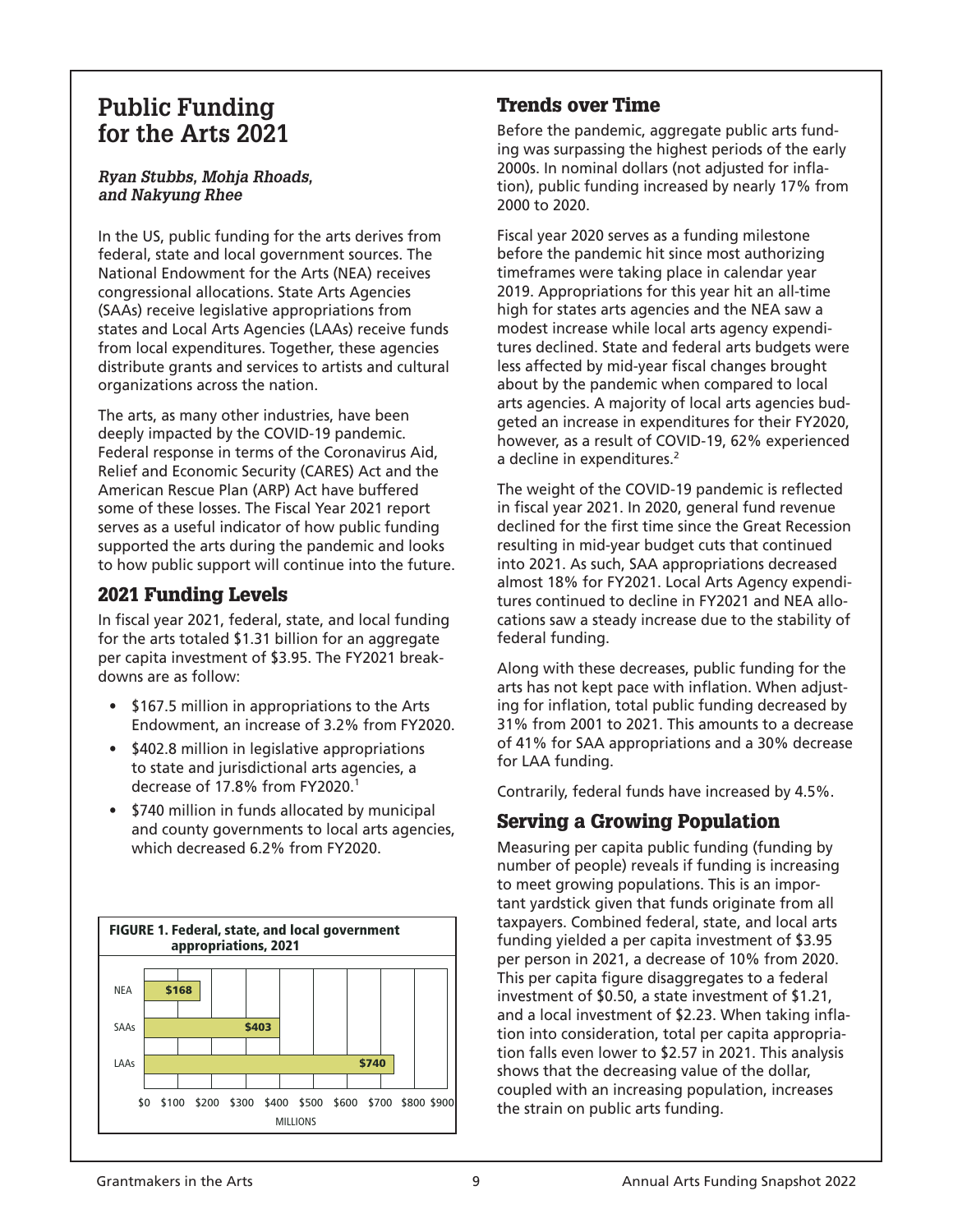

#### Looking Forward and the Implications of COVID-19

Fiscal Year 2021 is an anomaly on a variety of levels. Prior to the COVID-19 pandemic, the majority of states were seeing positive revenue increases and forecasting the increase to continue. The COVID-19 pandemic drastically changed this course. As most of the US went into lockdown, many states and local governments saw revenue decreases resulting in budget cuts and reduced spending for the arts. Because much of the arts are in-person experiences, the arts have been uniquely affected, and continue to be affected by the pandemic.

Federal support through the CARES and ARP Acts have been an important bandage that federal and state governments are using to address artistic

communities in need. The CARES Act, passed in March 2020, included \$75 million in funds distributed through the National Endowment for the Arts. Passed in March of 2021, the ARP Act included \$135 million in funding to be distributed through the NEA. By law, 40% of these dollars were allocated to state arts agencies and regional arts organizations, which are regranting them through state level arts relief programs.

Apart from these Arts Endowment funds, the ARP Act included an additional \$350 billion in aid to states and localities. A growing number of state and local governments are electing to use a portions of these dollars as relief funding for art organizations and artists. At the time of this publication, 29 states and 3 jurisdictions are in the process of tapping into this aid for the cultural sector.

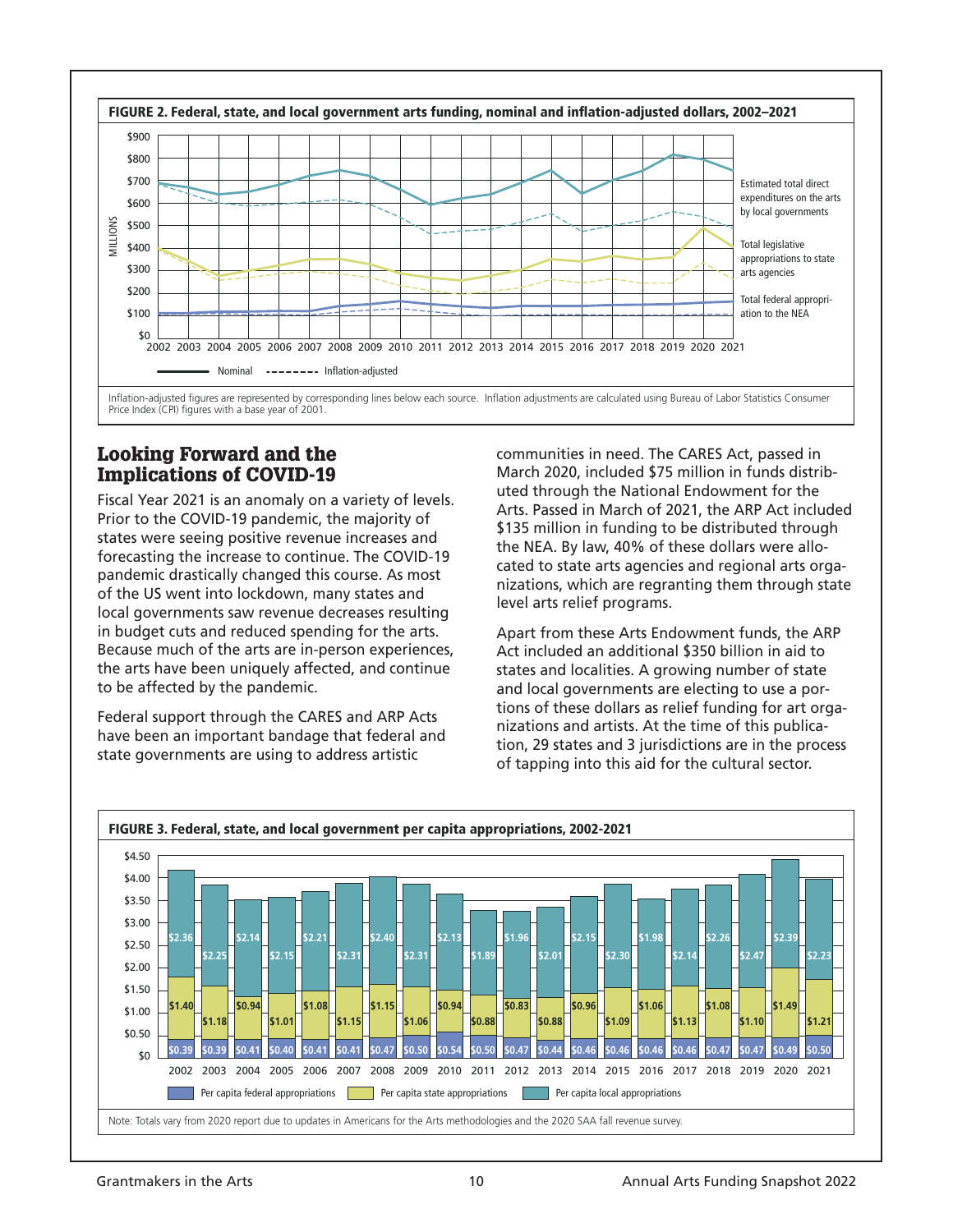

While economic uncertainty continues into 2022, favorable fiscal circumstances including the influx of cash from the federal CARES and ARP Acts, have led to increased state arts agency revenues, similar to and exceeding in some cases, pre-pandemic levels.

Data collected for state arts agencies through revenue surveys shows that most SAAs will see a 61% increase in appropriations in fiscal year 2022, even when not including line item funding or other state ARP allocations to arts and culture. For example, the California Arts Council received more than \$100 million in one-time funding to be allocated over three-years for creative workforce and youth development programs. South Carolina, Connecticut and New Jersey, also received increased general appropriations and/or non-recurring additional funding which brought their appropriations to all-time highs.<sup>3</sup>

At the time of publication, NEA FY2022 appropriations have not been decided. The House and Senate have both put forward proposals to significantly increase funding for the National Endowment for the Arts (showing continued support of the federal-state partnership). Those increases will not be realized until Congress passes the FY2022 budget bill. In December 2021, congress passed a continuing resolution that extends current federal funding until February 18, 2022. In the meantime, while resolutions are in place, the Endowment will continue to operate under its existing funding level of \$167.5 million.

Fiscal Year 2022 local arts agency revenues have not yet been released, but known NEA investments in local arts agencies are a positive sign. On November 18, 2021, the NEA announced that over \$20 million in ARP funds will be allotted to 66 LAAs for subgranting.4

Relief funding and the reopening of the economy have helped state and local budgets in the near term, however, sustained growth for public funding for the arts will depend on multiple factors — and perhaps most importantly, whether or not state and local budgets can continue to grow in the absence of federal relief. Thus far, several states have forecasted increases in revenue on par with 2021 and 2022.<sup>5,6,7</sup> These increases should be understood in the context of rising inflation. Inflation has increased disproportionately in 2021 as high consumer demand was not met due to broken supply chains arising from the pandemic. 2021 saw a 7% increase in inflation, the highest increase since 1982.<sup>8</sup> Revenue increases will be dampened by inflation.

### Implications for Grant Making

During the pandemic, agencies at all levels of government have had to modify existing grant programs or quickly create new grants to serve organizations and individuals in crisis. Universally, SAAs allowed for flexibility in the administration of grant funds yielding a range of strategies to serve constituents in need. Examples of adaptations included: allowing grantees to utilize project support for operating support; allowing for proposed programming to switch from in-person to online activities; extending deadlines over a longer period; and reducing matching requirements. At the federal level, the NEA allowed for flexibilities such as deadline extension and reasonable programmatic adjustments. Such modifications enabled dollars to go to more programs in need. Anecdotal narratives show that CARES Act funding was instrumental in keeping arts organizations afloat and providing art to communities in need.

Before the pandemic, direct federal grants from the National Endowment for the Arts totaled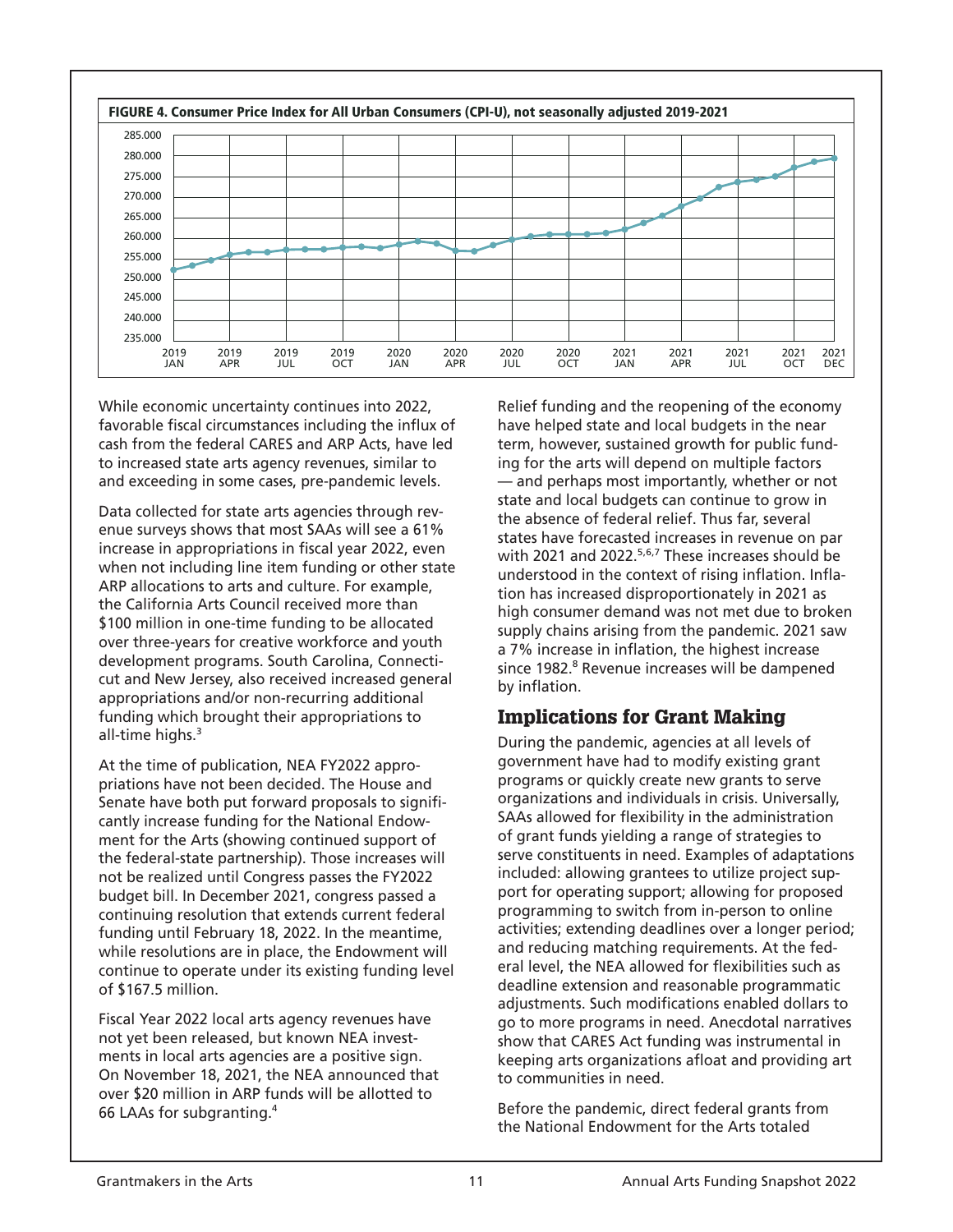2,384 and \$58.8 million in fiscal year 2020. Another \$105,483,450 million from the Endowment, or about 40% of the Endowment's appropriation, was awarded to state and regional agencies for further grantmaking and related services. This figure includes CARES Act funding.

In turn, state arts agencies work in partnership and provide funding and services with many local government arts agencies. State arts agencies invest almost \$37 million in local arts agencies. These grants help them secure additional public and private dollars at the local level.<sup>9</sup> A large portion of state arts agency grants to local agencies (31%) is for operating support — flexible dollars that can be used to support community arts activities and operations in accordance with local needs and circumstances. In addition to funding performances, exhibitions and other programs, some SAAs also fund decentralized grantmaking through local arts agencies.

Local governments invest more dollars on arts and culture when compared to states and the National Endowment for Arts, but local arts agencies are less likely to focus their services on grantmaking. According to the 2019 local arts agency census from Americans for the Arts, 58% of local arts agencies operate direct grantmaking programs.10 Larger percentages of local arts agencies support direct culture programming (84%) and manage cultural facilities (62%). 28% also provide non-grant contracts to organizations.

#### Grantmaking across Sectors

Grantmaking across public and private sectors provide funding for a diverse array of programs, organizations, and services. However, there is not an exact alignment when comparing grantmaking data across these sectors. Local arts agencies, for instance, to not currently use a standard data collection process across the nation. While imperfect, we can loosely compare grantmaking size and distribution, and specific grant categories. To understand relative investments across public and private funders using published data from state arts agencies, the National Endowment for the Arts and Candid's 2018 data on the 1000 largest foundations.

Like per capita calculations, analyzing the number of awards and the size of awards proves useful when assessing how public funds serve the entire population. The distribution of grants from publicly funded art agencies reflect the priority of reaching more communities across the country. In order to reach more constituents with the amount of appropriations a public entity receives, many of these

grants will be small in size. To illustrate this, state arts agencies have a median award value of \$5,000. With CARES Act funding, the 2020 median award amount from the National Endowment for the Arts is \$25,000 and 51% of all Endowment grants are less than \$25,000 in size. Subtracting CARES Act funding, the 2020 median award from the NEA was \$20,000 and 51% are less than \$20,000 in size. In contrast, the 1,000 largest foundation award higher levels of grant dollars, 92% of which are above \$50,000.

Another important point of comparison is the types of support strategies employed by public and private funders. Foundations and state arts agencies make significant grant investments in operating support. Foundations spent approximately 25% of their arts and culture grant dollars on operating support in 2018. In terms of the percentage of dollars invested, both foundations and state arts agencies make the largest commitment to operational support. 40% of state arts agency grant dollars and 25% of all state arts agency awards went to operational supporting fiscal year 2019.

The Arts Endowment's statute prohibits the agency from awarding operating support grants. The National Endowment for the Arts invests over \$50 million dollars in state arts agencies and regional art organizations. These dollars are not operating support for individual arts organizations, but they help enable state arts agencies and local arts agencies to make investments in operating support by increasing the total dollars agencies have available for grants and services.

Outside of operating support, it is possible to compare a few other grant categories and activity types. Foundations, state arts agencies and the National Endowment for the Arts all make investments in museums and arts education. A key contrast between public and private sectors is investment in capital construction and physical infrastructure. The National Endowment for the Arts does not provide funding for capital construction and relatively few state arts agencies make grants for facilities. Foundations bear the load for funding physical cultural infrastructure in the United States, with roughly 14% of foundation grant dollars going to capital and infrastructure.

Another challenging topic for grantmakers is investment in individual artists and fellowships.<sup>11</sup> At the local level, 39% of awards go to individual artists, and 42% of local arts agencies provide nongrant contracts to individual artists.12 Many state arts agencies also devote a portion of their grants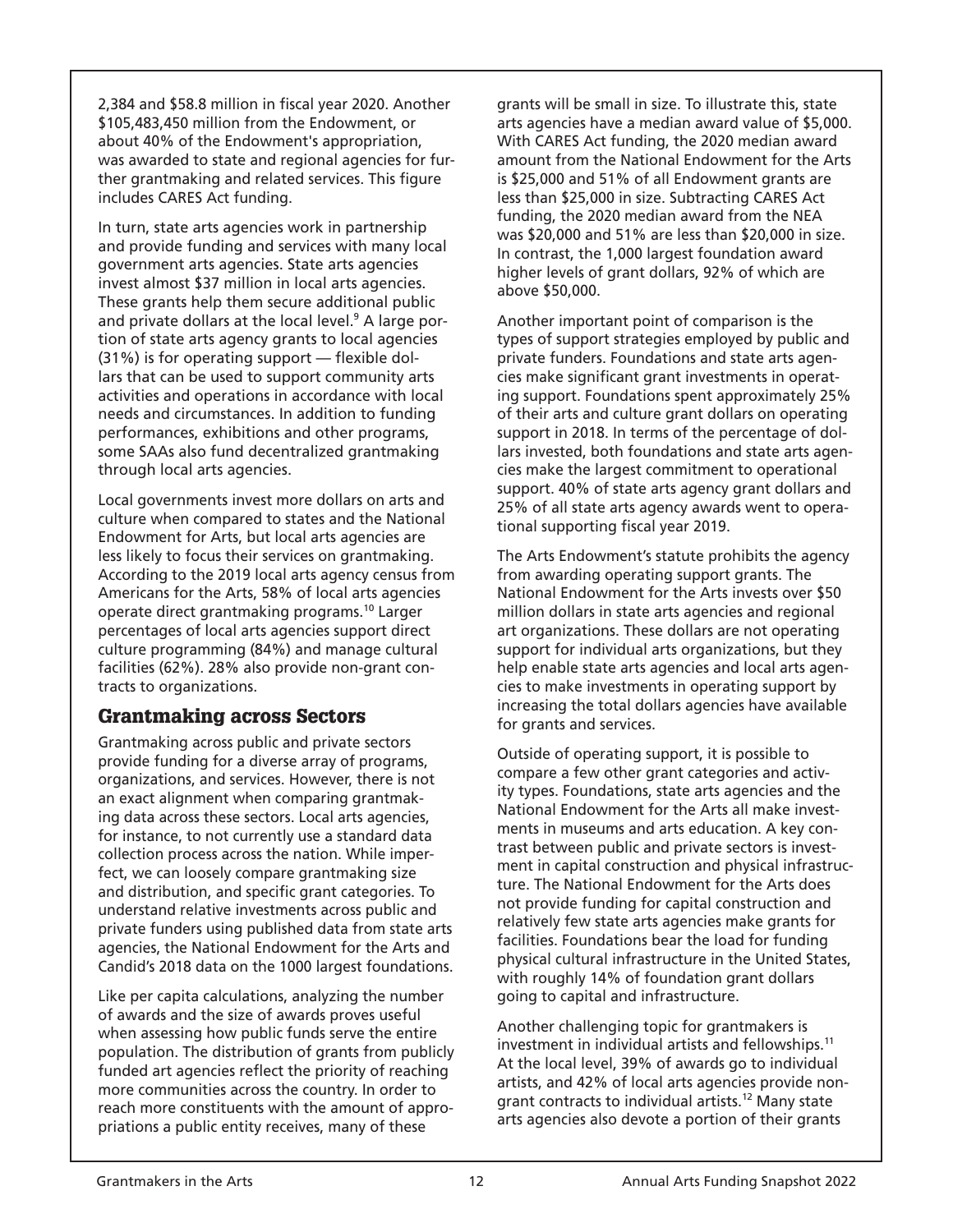

to individual artists . In FY2019, state arts agencies made 2,905 awards to individual artists. When compared to other types of applicants, awards to individual artists were the second most frequent type of award made by state arts agencies. The Arts Endowment makes a few selected investments in individual artists through National Heritage Fellows, Jazz Masters, and Literature Fellowships, but otherwise is statutorily restricted from awarding grant funds to individual artists. Private foundations also fund individuals, but comparison data is not available.

Private and public funders fulfill different roles within the arts and cultural ecosystem and the importance of these varied roles is apparent during a crisis. Federal support as administered through state and local governments was crucial in maintaining cultural institutions, communities and artists in the early stages of the pandemic. Private and public arts funders collaborated in relief efforts to respond as quickly and as equitably as possible. As arts funders navigate what is to come in 2022 and beyond, the need for government as a purveyor of support to cultural institutions, communities and artists — along with a robust private sector — is more apparent than ever.

*Ryan Stubbs is senior director of research at the National Assembly of State Arts Agencies. Mohja Rhoads is a research manager at the National Assembly of State Arts Agencies. Nakyung Rhee is a research associate at the National Assembly of State Arts Agencies.*

#### **NOTES**

- 1. Americans for the Arts, Local Arts Agency Dashboard https://www .americansforthearts.org/by-program/networks-and-councils/local-arts -network/facts-and-figures/profile-of-local-arts-agencies/local-arts -agency-dashboard note. Americans for the Arts substantially changed the methodology for collecting local arts agency investments through the local arts agency census in 2016. Annual estimates are used prior to 2011 and after 2016.
- 2. https://www.americansforthearts.org/sites/default/files/2Pager \_ImpactOfCOVIDPandemicOnLAAs\_WithBudgetHistory.pdf
- 3. https://nasaa-arts.org/research/funding/
- 4. https://www.arts.gov/about/news/2021/american-rescue-plan-grants -local-arts-agencies
- 5. https://lao.ca.gov/Publications/Report/4472#Budget\_Condition
- 6. https://www.in.gov/sba/files/3.-Revenue-Forecasting-Methodology-12 -16-2021.pdf
- 7. https://www.dfa.arkansas.gov/images/uploads/directorsOffice/OfficialGen eralRevenueForecast\_Dec162021.pdf
- 6. https://www.bls.gov/cpi/
- 7. https://nasaa-arts.org/nasaa\_research/state-arts-agency-grant-making -facts-local-arts-agencies/
- 8. Americans for the Arts, Local Arts Agency Profile, 2019 https://www .americansforthearts.org/sites/default/files/pdf/2019/networks\_and \_councils/local\_arts\_network/profile/2019\_LocalArtsAgencyProfile FullReport\_FINAL.pdf
- 9. Grantmakers in the Arts, Support for Individual Artists http://www.giarts .org/support-individual-artists
- 10. NASAA, State Arts Agency Support for Individual Artist Fact Sheet https://nasaa-arts.org/nasaa\_research/indivartistgrantmakingfactsheet0316/